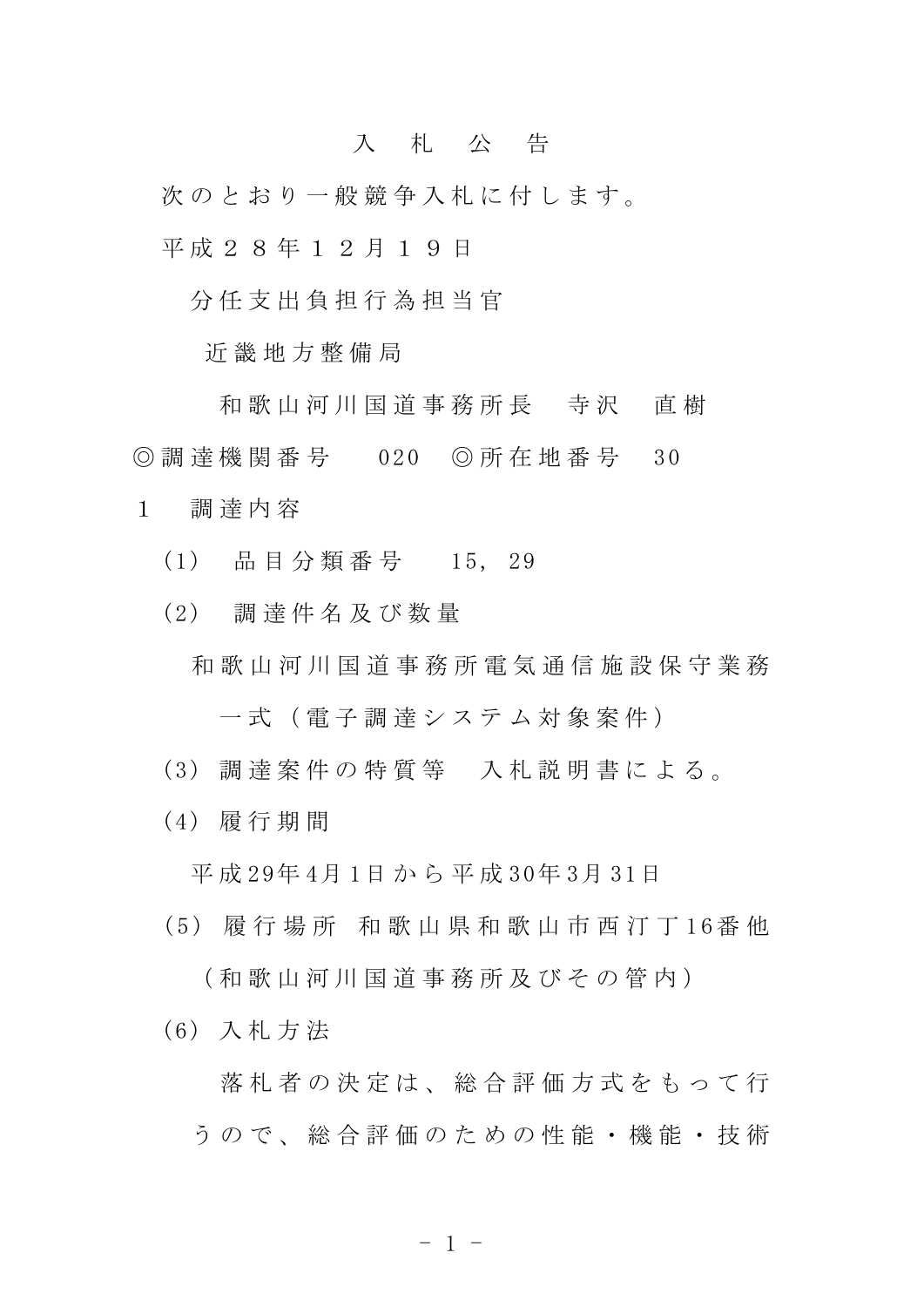能力等に関する書類を提出すること。

なお、 落 札 決 定 に 当 た っ て は 、 入 札 書 に 記 載 された金額に当該金額の100分の8に相当す る 額 を 加 算 し た 金 額 ( 当 該 金 額 に 1円 未 満 の 端数があるときは、その端数金額を切り捨て た 金 額 と す る 。) を も っ て 落 札 価 格 と す る の で 、 入 札 者 は 、 消 費 税 及 び 地 方 消 費 税 に 係 る 課税事業者であるか免税事業者であるかを問 わ ず 、 見 積 も っ た 契 約 希 望 金 額 の 1 08分 の 100 に相当する金額を記載した入札書を提出する こと。

原則として、当該入札の執行において入札 執 行 回 数 は 2 回 を 限 度 と す る 。

詳細は入札説明書による。

( 7 ) 電 子 調 達 シ ス テ ム の 利 用 本 案 件 は 、 証 明 書等の提出、入札を電子調達システムで行う 対象案件である。

な お 、 電 子 調 達 シ ス テ ム に よ り が た い 場 合 は、紙入札方式参加願を提出するものとする。 2 競 争 参 加 資 格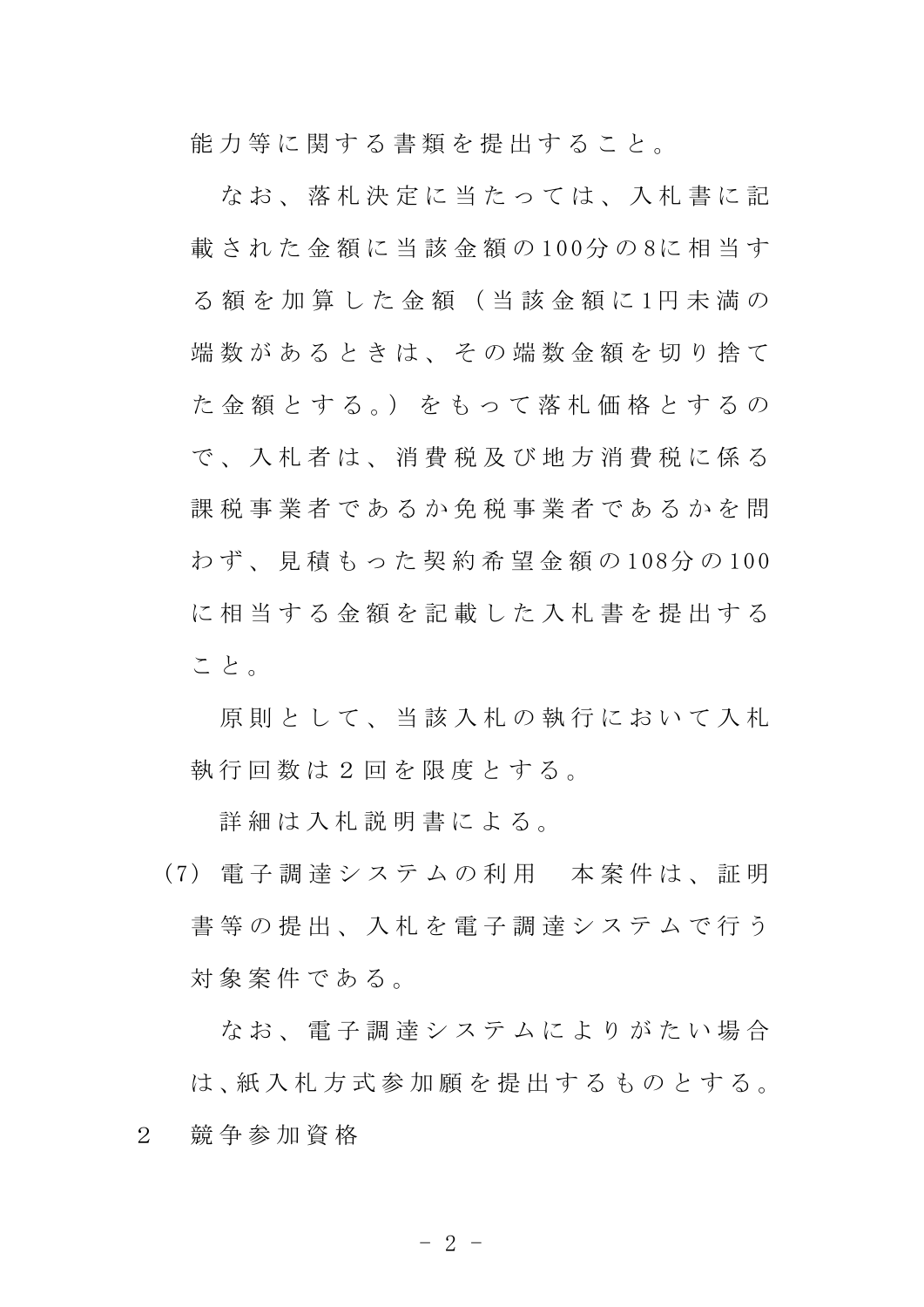( 1 ) 予 算 決 算 及 び 会 計 令 第 7 0条 及 び 第 7 1条 の 規 定 に 該 当 し な い 者 で あ る こ と 。

( 2 ) 平 成 2 8・ 2 9 ・ 3 0年 度 国 土 交 通 省 競 争 参 加 資 格 (全 省 庁 統 一 資 格 )の 「 役 務 の 提 供 等 」 の 近 畿 地 域 の 競 争 参 加 資 格 を 有 す る 者 で あ る こ と 。

な お 、 当 該 資 格 に 係 る 申 請 に つ い て は 、 「 競 争参加者の資格に関する公示」(平成27年12 月 24日 付 官 報 ) に 記 載 さ れ て い る 申 請 受 付 窓 口 ( 近 畿 地 方 整 備 局 総 務 部 契 約 課 ほ か ) に て 随 時 受 け 付 け て い る 。

- ( 3 ) 入 札 説 明 書 に 定 め る 実 績 及 び 資 格 が あ る こ と を 証 明 で き る 者 で あ る こ と 。
- ( 4 ) 証 明 書 等 の 受 領 期 限 の 日 か ら 開 札 の 時 ま で の 期 間 に 、 近 畿 地 方 整 備 局 長 か ら 指 名 停 止 を 受 け て い な い こ と 。
- (5) 電子調達 システムによる場合は、電子認証
	- (ICカード) を取得していること。
- ( 6 ) 分 任 支 出 負 担 行 為 担 当 官 か ら 入 札 説 明 書 の

交 付 を 受 け た 者 で あ る こ と 。

( 7 ) 警 察 当 局 か ら 、 暴 力 団 員 が 実 質 的 に 経 営 を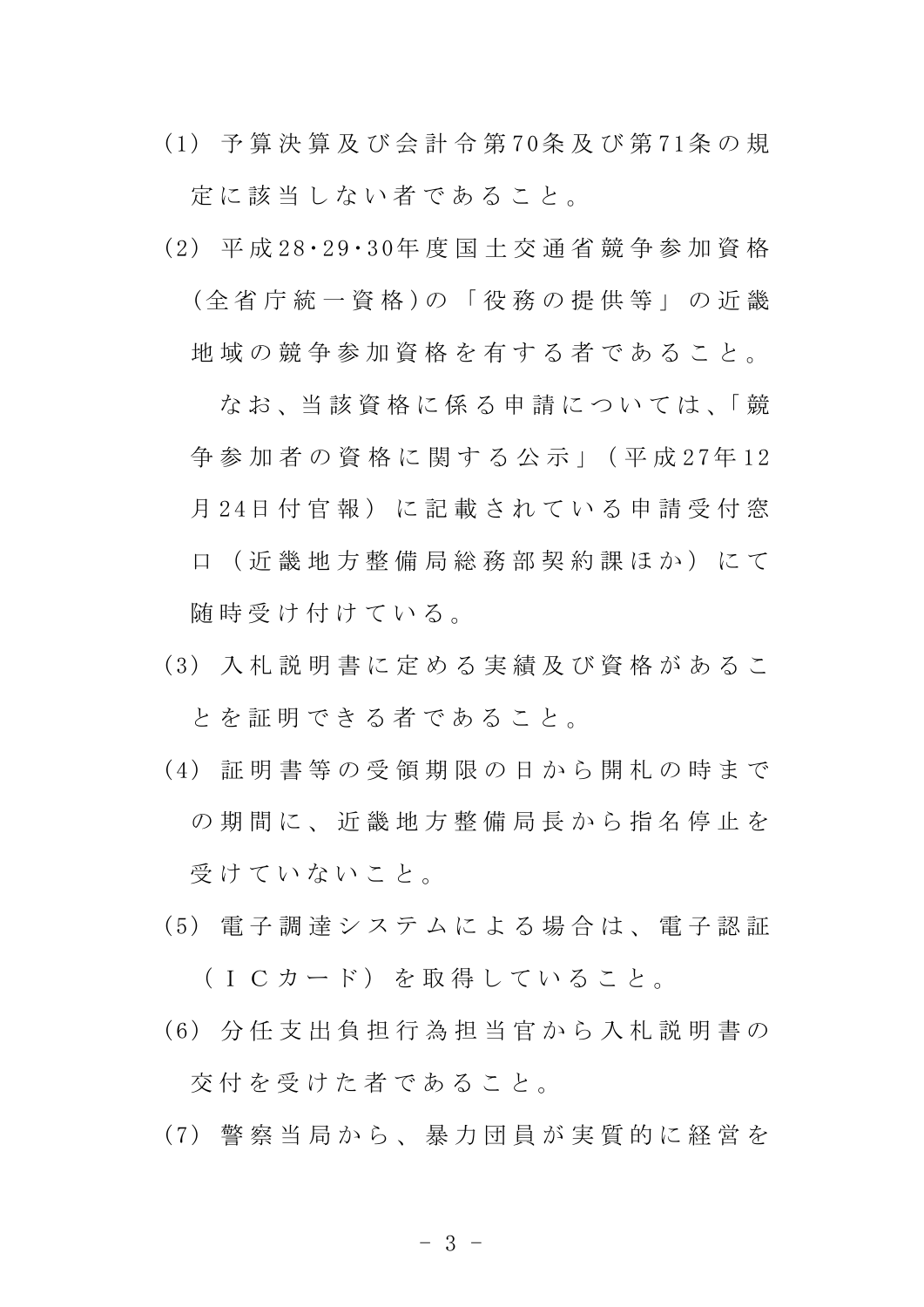支配する者又はこれに準ずる者として、国土 交 通 省 が 発 注 す る 業 務 等 か ら の 排 除 要 請 が あ り 、当 該 状 態 が 継 続 し て い る も の で な い こ と 。 (8) 総 合 評 価 項 目 の「 業 務 実 施 方 針 」に お け る 、 要求要件を全て満たすことができる者である こと。

- 3 入 札 書 の 提 出 場 所 等
	- ( 1 ) 入 札 書 の 提 出 場 所 、 契 約 条 項 を 示 す 場 所 及 び 問 い 合 わ せ 先

〒 640-8227 和 歌 山 県 和 歌 山 市 西 汀 丁 16番 国 土 交 通 省 近 畿 地 方 整 備 局 和 歌 山 河 川 国 道 事 務所 経理課 専門官 江崎 秀規

電話 073-402-0261 (内線 220)

- (2) 電 子 調 達 シ ス テ ム の U R L  $h$ ttps://www.nyusatsu.geps.go.jp/0MP/ Accepter/
	- (3) 入 札 説 明 書 の 交 付 す る 場 所 及 び 方 法 上 記 3 (1)に て 交 付 す る 。郵 送 に よ る 交 付 は 、 郵送料を別に必要とする。
- ( 4 ) 電 子 調 達 シ ス テ ム に よ る 入 札 書 類 デ ー タ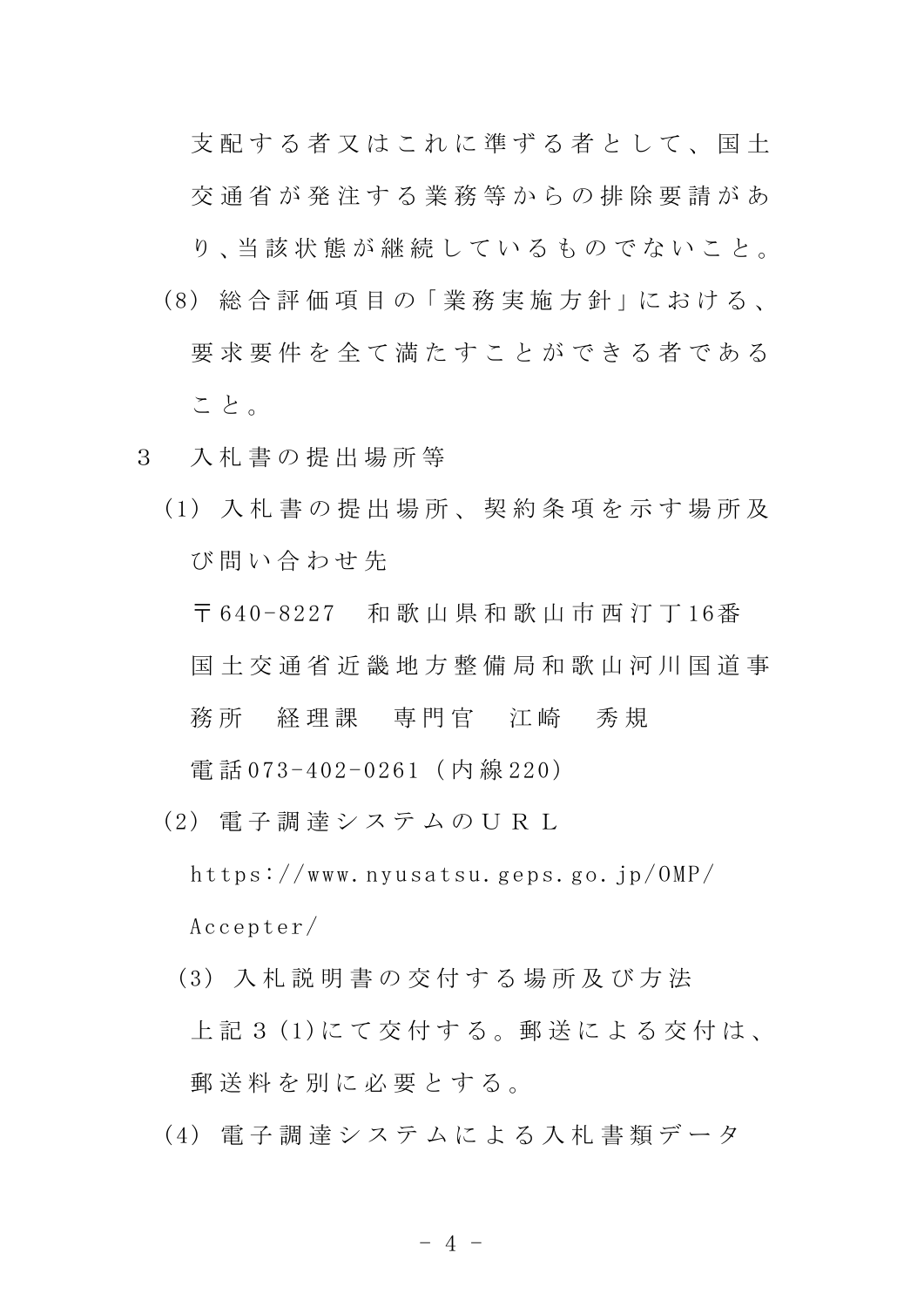( 証 明 書 等 ) の 受 領 期 限 、 及 び 紙 入 札 方 式 に

よ る 証 明 書 等 の 受 領 期 限

平成 2 9 年 1 月 1 9 日 1 6 時 0 0 分

- ( 5 ) 電 子 調 達 シ ス テ ム に よ る 入 札 書 の 受 領 期 限
	- 及 び 紙 入 札 ・ 郵 送 等 に よ る 入 札 書 の 受 領 期 限

平成 2 9 年 2 月 1 3 日 1 6 時 0 0 分

(6) 開 札 の 日 時 及 び 場 所

平成 2 9 年 2 月 1 4 日 1 0 時 0 0 分

国土 交 通 省 近 畿 地 方 整 備 局 和 歌 山 河 川

## 国 道 事 務 所 入 札 室

- 4 その他
	- ( 1 ) 契 約 手 続 に 使 用 す る 言 語 及 び 通 貨

日 本 語 及 び 日 本 国 通 貨 。

- (2) 入 札 保 証 金 及 び 契 約 保 証 金 免 除
- (3) 入 札 者 に 要 求 さ れ る 事 項
	- (a) 電子調達システムにより参加を希望する 者は、所定の受領期限までに入札書類デー タ (証 明 書 等) を 上 記 3 (2)に 示 す U R L

に 提 出 し な け れ ば な ら な い 。

(b) 紙 入 札 方 式 に よ り 参 加 を 希 望 す る 者 は、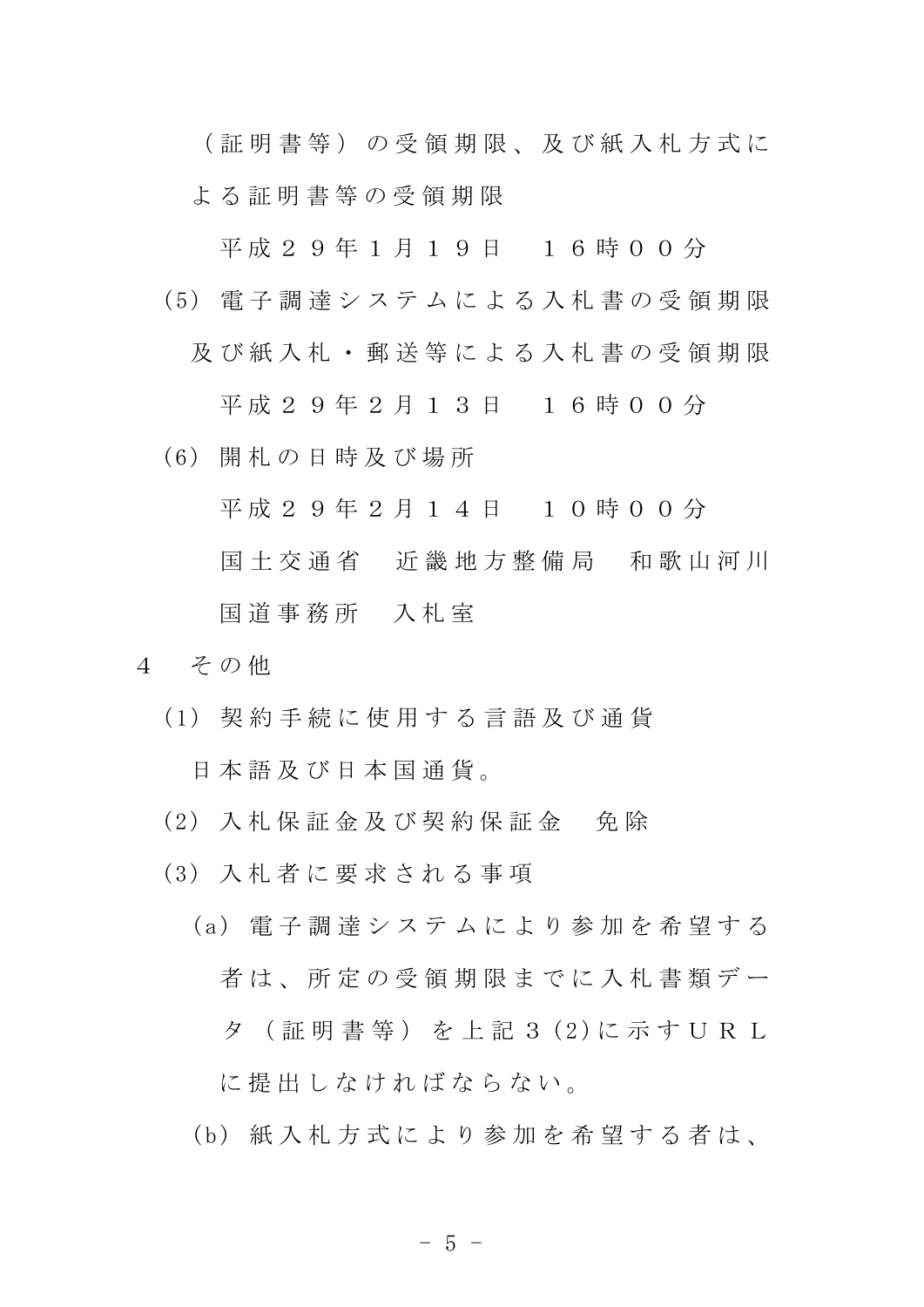所 定 の 受 領 期 限 ま で に 必 要 な 証 明 書 等 を 上 記 3 (1)に示す場所に提出しなければなら ない。

なお、(a)(b)いずれの場合も、開札日の 前日までの間において必要な証明書等の内 容 に 関 す る 分 任 支 出 負 担 行 為 担 当 官 か ら の 照会が有った場合には、説明しなければな らない。

- ( 4 ) 落 札 対 象 証 明 書 等 は 、 分 任 支 出 負 担 行 為 担 当 官 に お い て 技 術 審 査 を 行 い 、 当 該 業 務 の 遂 行 が 可 能 と 認 め ら れ る と 判 断 し た 当 該 証 明 書等に係る入札書のみを落札対象とする。
- ( 5 ) 入 札 の 無 効 競 争 に 参 加 す る 資 格 を 有 し な い 者 の し た 入 札 及 び 入 札 の 条 件 に 違 反 し た 入 札 は 無 効 と す る 。
- (6) 契 約 書 作 成 の 要 否 要
- (7) 落 札 者 の 決 定 方 法

総合評価落札方式とする。本公告4(3)に従 い証明書等を提出した入札者であって、本公 告 2の 競 争 参 加 資 格 を 全 て 満 た し 、 本 公 告 及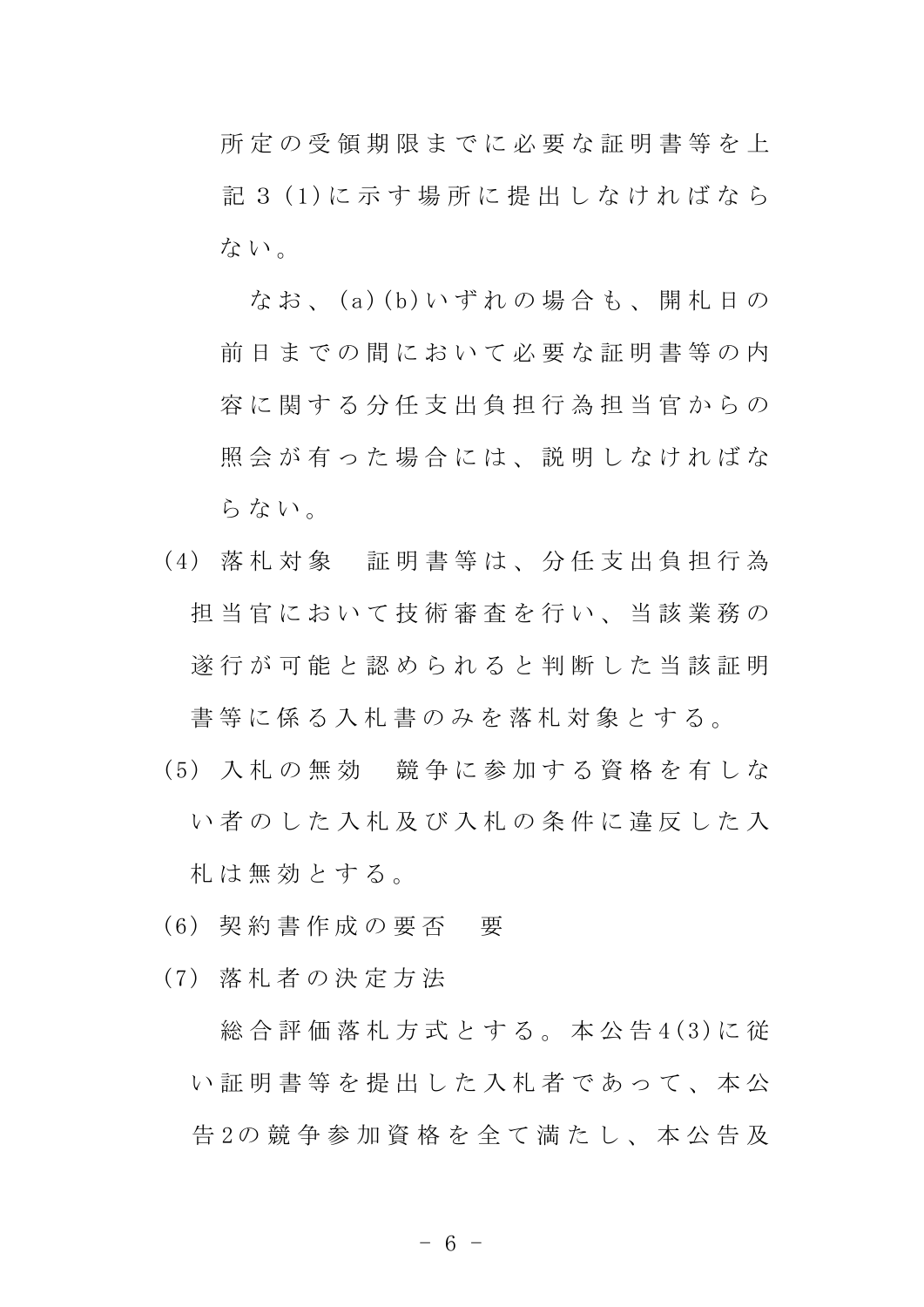び 入 札 説 明 書 に お い て 明 ら か に し た 性 能 ・ 機 能 ・ 技 術 能 力 等 の 要 求 要 件 の う ち 必 須 と さ れ た 項 目 の 最 低 限 の 要 求 要 件 を 全 て 満 た し 、 当 該 入 札 者 の 入 札 価 格 が 予 算 決 算 及 び 会 計 令 第 7 9条 の 規 定 に 基 づ い て 作 成 さ れ た 予 定 価 格 の 制限の範囲内であり、かつ、当該入札者の申 し 込 み に 係 る 性 能 等 の 各 評 価 項 目 の 得 点 の 合 計 を 当 該 入 札 者 の 入 札 価 格 で 除 し て 得 た 数 値 の最も高い者をもって、落札者とする。ただ し 、 落 札 者 と な る べ き 者 の 入 札 価 格 に よ っ て は、その者により当該契約の内容に適合した 履 行 が な さ れ な い お そ れ が あ る と 認 め ら れ る と き 又 は そ の 者 と 契 約 を 締 結 す る こ と が 公 正 な 取 引 の 秩 序 を 乱 す こ と と な る お そ れ が あ っ て 著 し く 不 適 当 で あ る と 認 め ら れ る と き は 、 予 定 価 格 の 制 限 の 範 囲 内 の 価 格 を も っ て 入 札 した他の者のうち、得点の合計を入札価格で 除して得た数 値の 最 も 高 い 者 を 当 該 契 約 の 落 札 者 と す る こ と が あ る 。

(8) 手続きにおける交渉の有無 無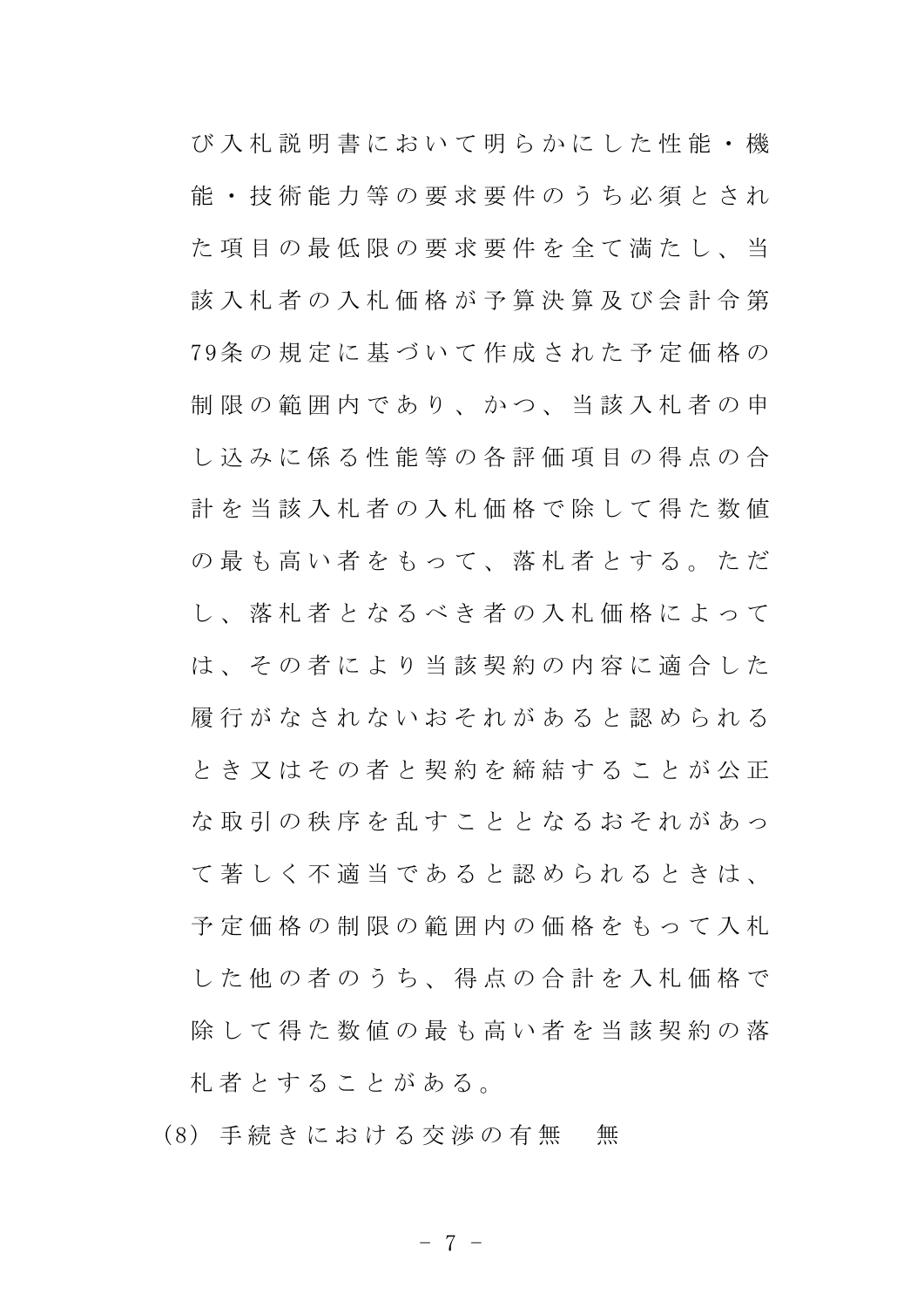- (9) 詳 細 は 入 札 説 明 書 に よ る 。
- 5 Summary

(1) Official in charge of disbursement of the procuring entity: Naoki Terasawa Director-General of Wakayama River and National Highway Office, Kinki Regional Development Bureau

- (2) Classification of the products to be procured : 15,29
- (3) Nature and quantity of the services to be manufactured or delivered: Telecommunication equipment maintenance 1 set
- (4) Service period : From 1 April, 2017 th rough 31 March, 2018
- (5) Se rvi ce p la ce : 16 , Nishimi giwacho, Wakayama-Shi, Wakayama-Ken and others (Wakayama River and National Highway office and the jurisdiction)
- (6) Qualification for participating in the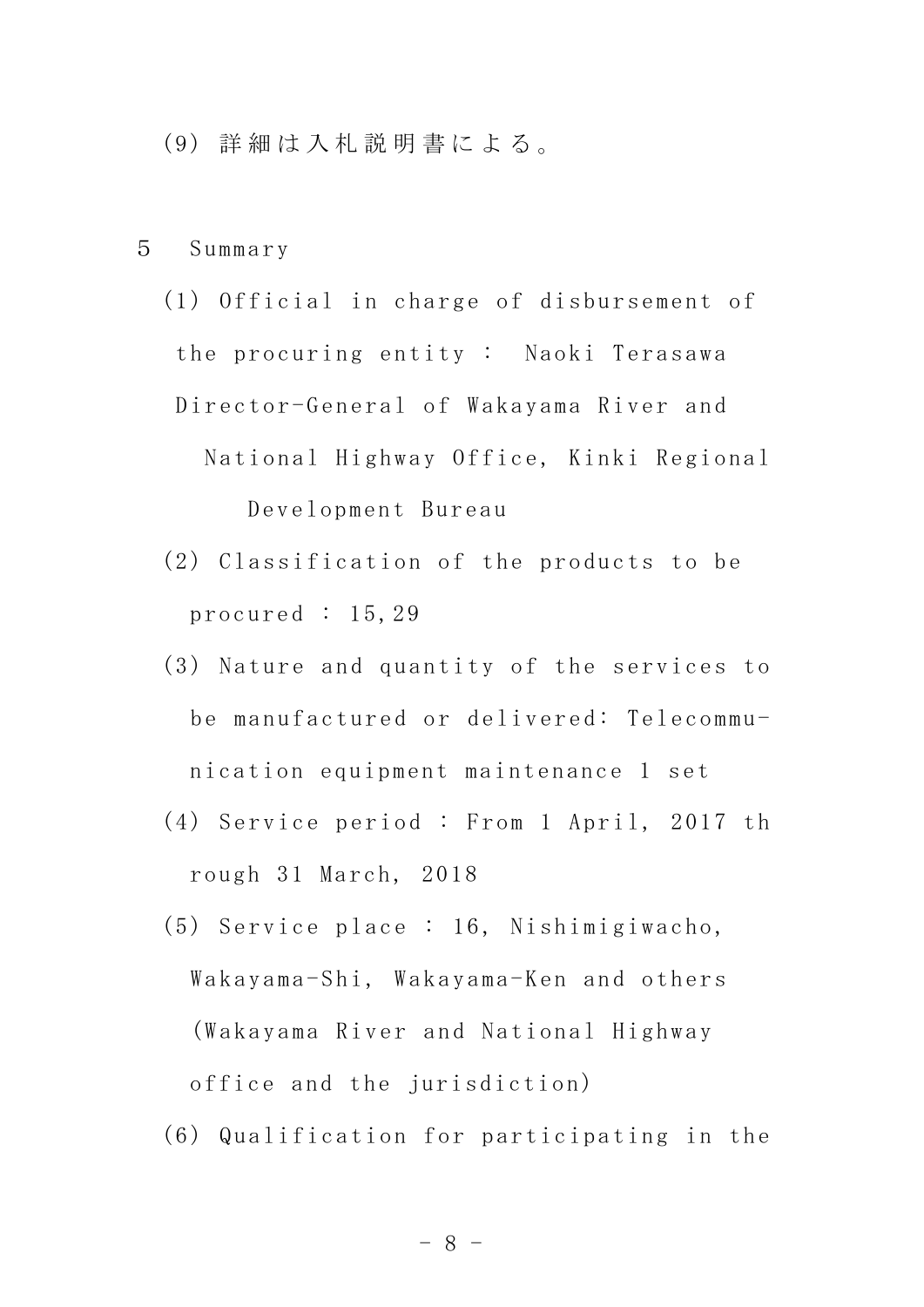tendering procedures : Suppliers eligible for participating in the proposed tender are those who shall :

- ① n o t c o m e u n d e r A r t i c l e 7 0 a n d 7 1 o f the Cabinet Order concerning the Budget, Auditing and Accounting.
- 2 have "Provision of services" in Kinki Area in terms of qualification for participating in tenders by Ministry of Land, Infrastru-cture, Transport an d Tourism (Single qualification for e very ministry and agency) .
- 3 have proven to have actual results and qualification stipulated in the tender documentation.
- 4 not be under suspension of nomination by Director-General of Kinki Regional Development Bureau from Time-limit for submission of certificate to Bid Opening.

- 9 -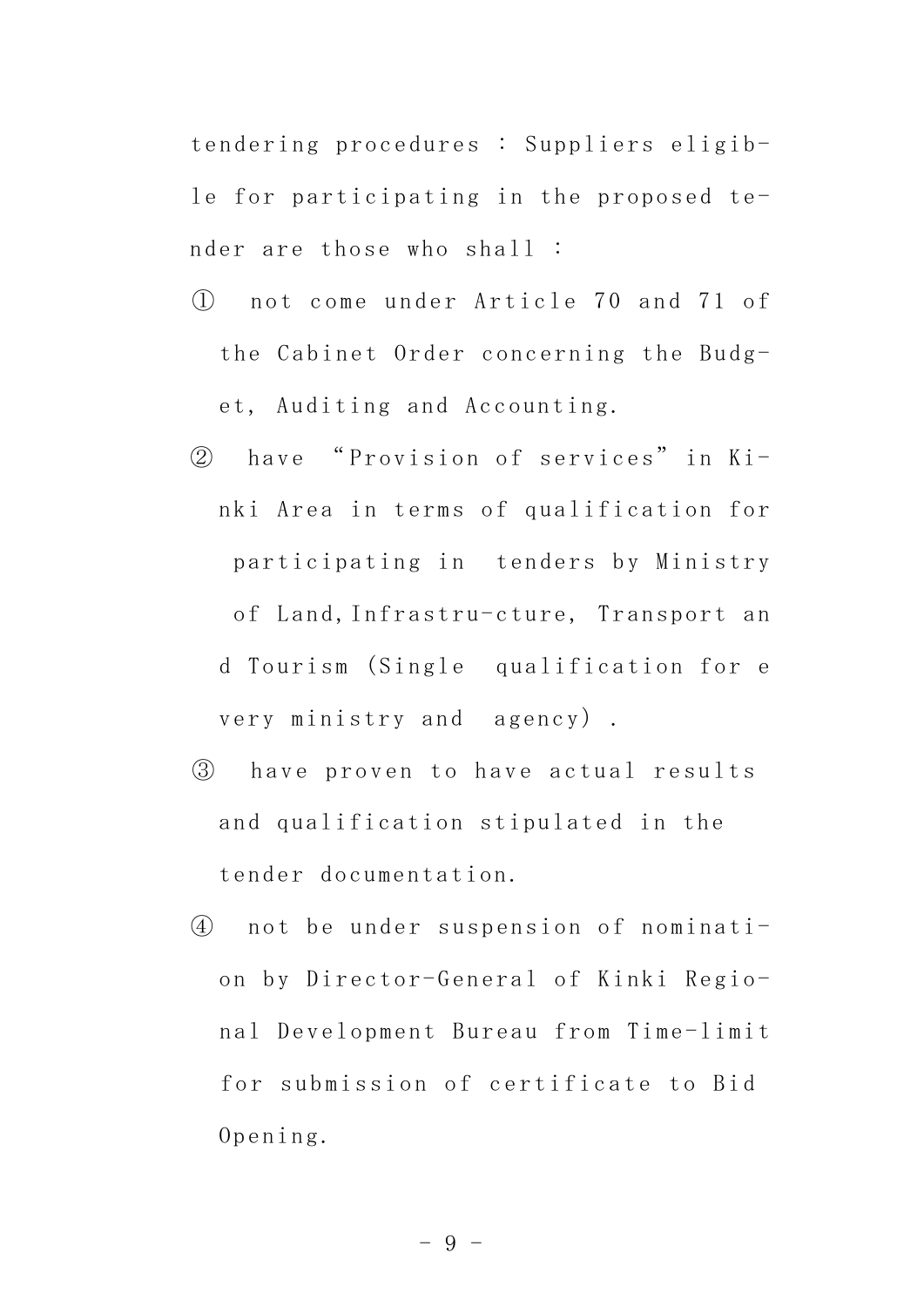- **6** acquire the electric certification in case of using the Electric Bidding system https://www.nyusatsu.geps.go.jp /OMP/Accepter/
- ⑥ not be the person that a gangster influence management substantially or the person who has exclusion request from Ministry of Land, Infrastructure, Transport and Tourism is continuing state cocerned
- $(7)$  Time-limit for submission of certificate :16:00 19 January, 2017
- (8) Time-limit for tender  $:16:00$  13 Februa ry, 2017
- $(9)$  Contact point for the notice: Hidenori Ezaki the Special officer, Finance Section, Wakayama River and National Highway office, Kinki Regional Development Bureau, Ministry of Land, Infrastructure, Transport and Tourism.